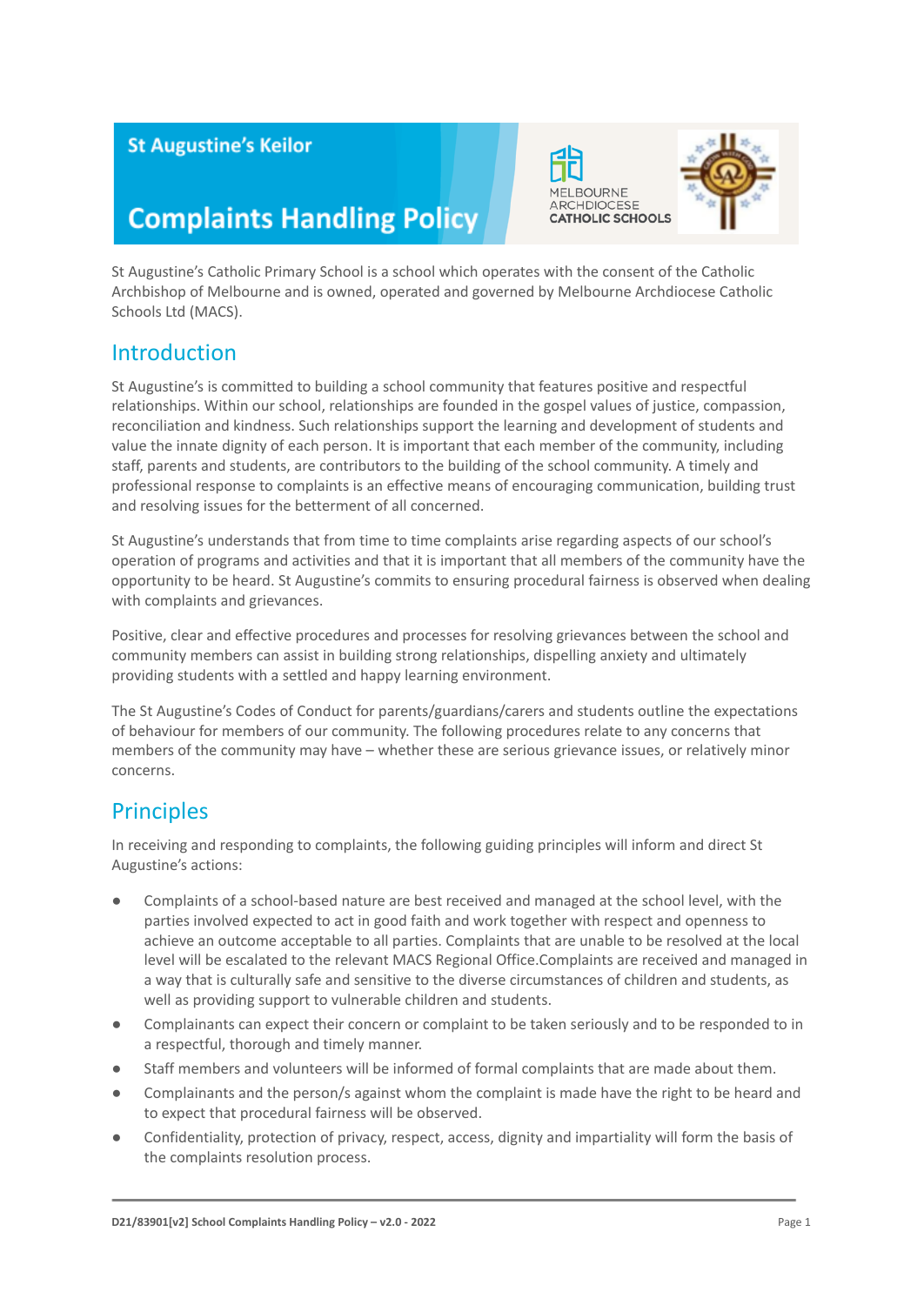- The complaints resolution process will seek to achieve the restoration of good and respectful relationships.
- The best interests of the school community together with the interests of the individual will be taken into account.
- Recordkeeping, reporting, privacy and employment law obligations will be complied with when receiving and handling complaints.

### Definition

#### **Complaint**

A complaint is an expression of dissatisfaction with an action taken, decision made, service provided or handling of an issue at a MACS school.

### Providing Feedback to St Augustine's

St Augustine's has procedures and processes in place by which parents/guardians/carers and the broader school community can confidently raise concerns in the knowledge that they will be listened to and their concerns will be professionally managed in a timely, confidential and appropriate manner.

Relationships with the school community are important to us. We take complaints raised by parents/guardians/carers and the broader school community seriously. There are many avenues to provide feedback to school staff. These include:

- annual formal parent/guardian/carer survey
- formally scheduled parent/guardian/carer feedback forums
- meetings with the principal or other staff members to express concerns

### Who to Contact to Make a Complaint

The nature of the complaint will determine who is the most appropriate person or body to manage the concerns raised. Complaints should be directed to the St Augustine's principal in the first instance.

For complaints of a serious nature involving school staff, the following additional information is provided.

#### **Misconduct or serious misconduct**

All complaints of alleged misconduct or serious misconduct by a teacher, staff member or volunteers should be reported to the principal of St Augustine's.

Complaints about teachers can also be reported to the Victorian Institute of Teaching (VIT) – the regulator in relation to the registration and investigation of serious misconduct (including conduct which is of a physical or emotional nature) of all teachers in the state of Victoria. If unsure whether the complaint constitutes serious misconduct by a teacher, contact the VIT on 1300 888 067 or [vit@vit.vic.edu.au](mailto:vit@vit.vic.edu.au).

In some cases, certain actions which involve physical or emotional misconduct, such as unlawful assault or threats to the person, may constitute a criminal offence. These types of offences should be reported to and investigated by the police. Initial consultation with the principal of St Augustine's may help to determine the appropriate course of action in these circumstances.

#### **Child abuse (including sexual offences)**

Child abuse includes any instances of physical or sexual abuse (including grooming), emotional or psychological harm, serious or significant neglect and family violence involving a child.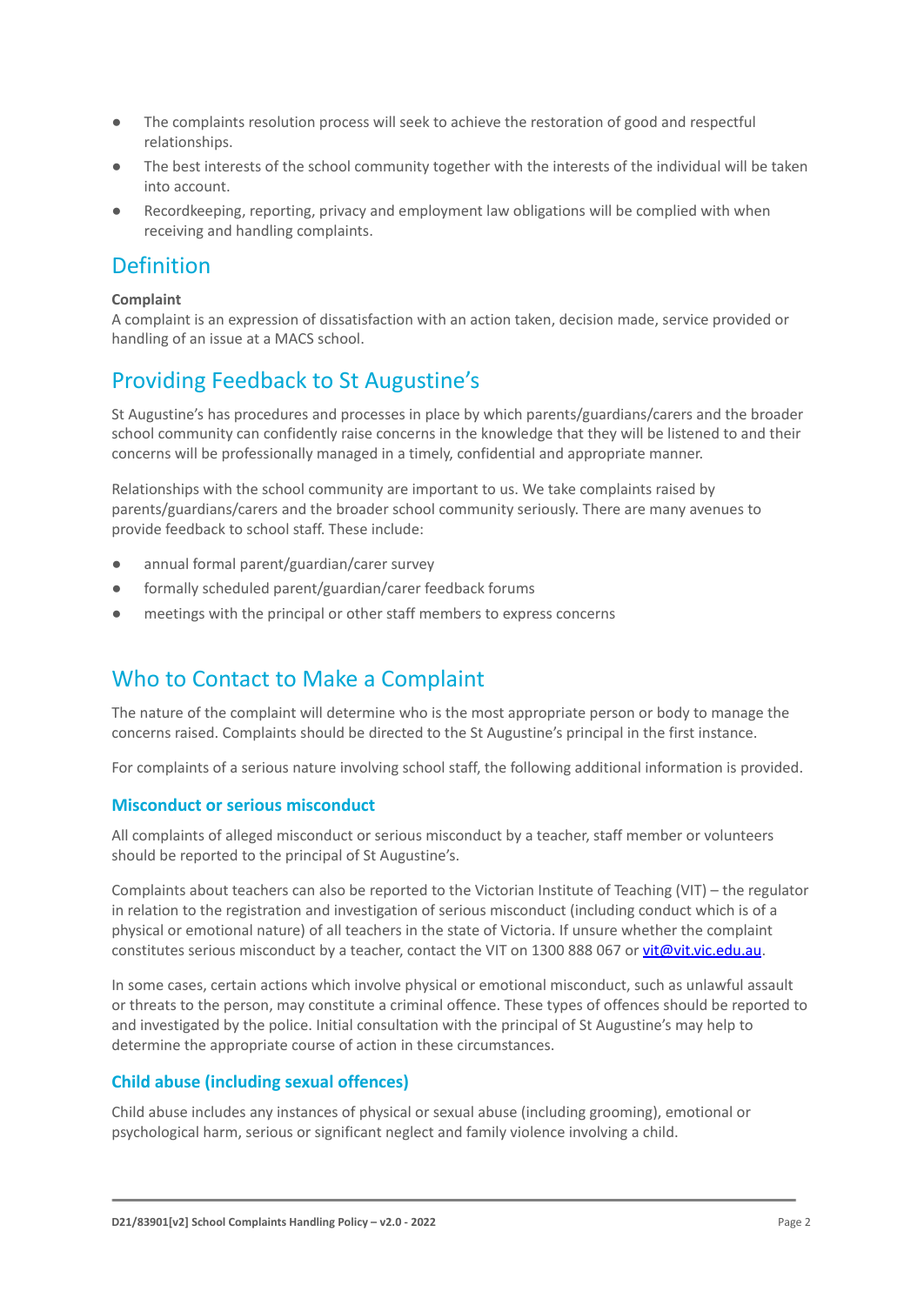Complaints of alleged child abuse (including sexual offences) of children or school students should be reported to the principal of St Augustine's

There are legal obligations on all adults to report child abuse to police once a reasonable belief is formed that a sexual offence may have been committed against a child.

Failure to disclose a sexual offence against a child is a criminal offence under section 327 of the *Crimes Act 1958* (Vic.) (Crimes Act) and applies to all adults (18 years of age and over) in Victoria.

Communication with children under 16 years of age by teachers, staff or any other person to prepare or groom a child for future sexual activity is a criminal offence under section 49M(1) of the Crimes Act and must be reported to the police. The offence of grooming applies to any person aged 18 years or over and does not apply to communication between people who are both under 18 years of age.

#### **Complaints against the principal of St Augustine's**

In the case of a complaint involving the principal of St Augustine's, the appropriate MACS Regional General Manager should be informed immediately.

MACS Regional Offices are located in the north, south, east and west of metropolitan Melbourne. Contact details are listed at the end of this policy.

#### **Complaints against the clergy or other persons involved in religious ministry**

If the complaint relates to the clergy or other persons involved in religious ministry with St Augustine's, the complainant should contact and seek advice from the Professional Standards unit of the Vicar General's Office in the Archdiocese of Melbourne, 383 Albert Street, East Melbourne. Visit [www.melbournecatholic.org](http://www.melbournecatholic.org) or contact 03 9926 5677. If the person is a member of a religious order, the complainant should also contact the provincial head or professional standards office of that congregation or religious order.

#### **Anonymous complaints**

St Augustine's endeavours to address and respond to all complaints. In some situations, we may not be able to fully address complaints that are made anonymously or without sufficient detail being provided to enable an inquiry or resolution of the matter. To ensure procedural fairness, respondents have a right to know the particulars of the allegations being made against them and be given an opportunity to respond to them. Where possible, complainants are encouraged to give their names and to be reassured that we will deal with complaints professionally and in accordance with procedural fairness and confidentiality. If the complainant wishes to remain anonymous, it is at the principal's discretion what, if any, action will be taken. Anonymous complaints will be recorded in the same manner that all other complaints are recorded.

#### **Complaints in relation to Information Sharing Schemes**

St Augustine's is a prescribed Information Sharing Entity (ISE) that may share information under the Child Information Sharing Scheme (CISS) and the Family Violence Information Sharing Scheme (FVISS).

The school, as an ISE, may receive complaints from individuals in relation to its conduct as an ISE under the CISS or FVISS. It may also receive a complaint from another ISE.

The following information is recorded where a complaint is received under the CISS or FVISS:

- the date the complaint was made and received
- the nature of the complaint
- the action taken to resolve the complaint
- the action taken to lessen or prevent the issue from recurring
- the time taken to resolve the complaint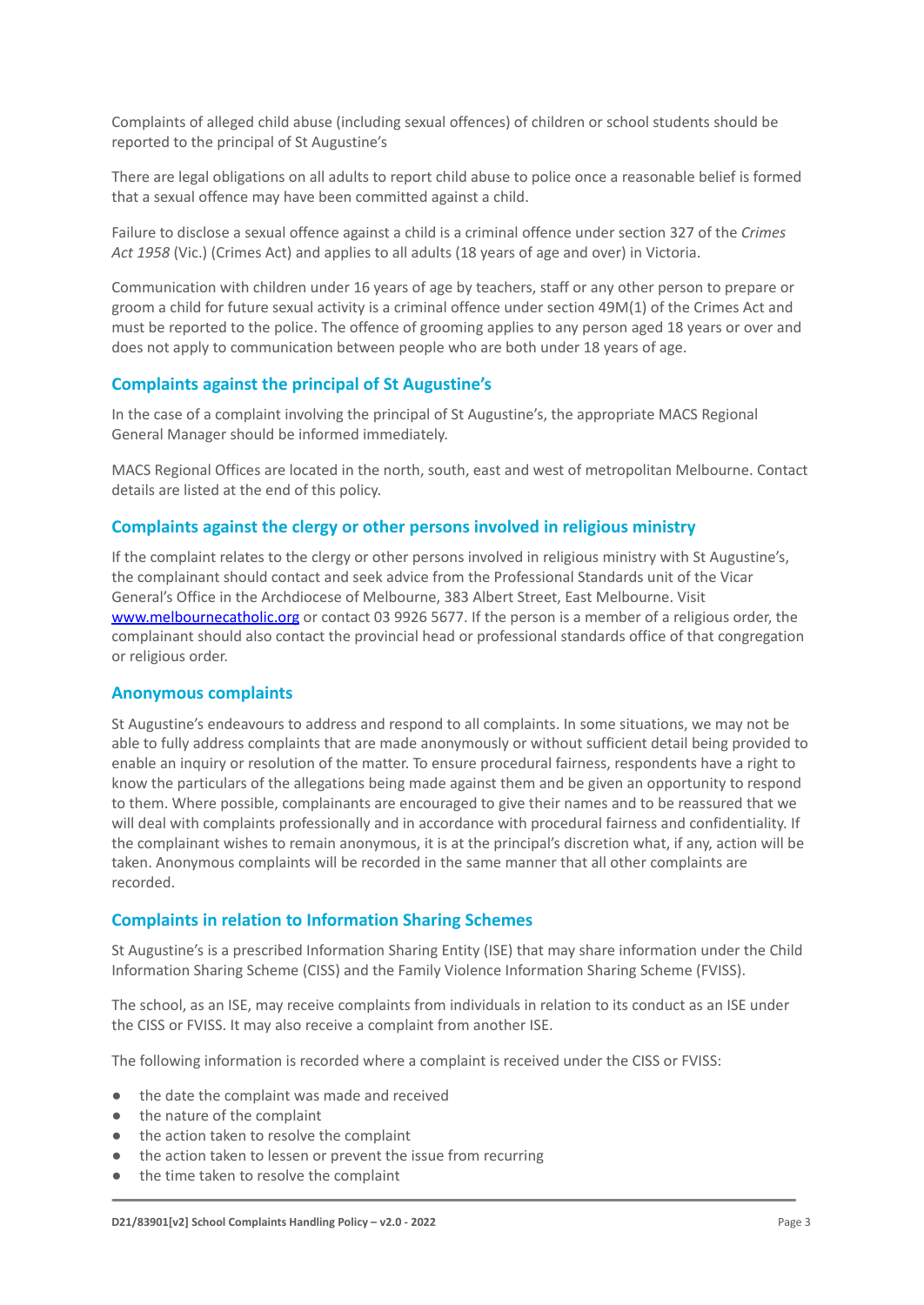● further action taken if the complaint was not resolved.

#### **Complaints relating to reportable conduct**

Legal obligations are imposed on the MACS Head of Entity to report to the Commission for Child and Young People (CCYP), and investigate allegations of reportable conduct, where those allegations are based on a person's reasonable belief that reportable conduct or misconduct involving reportable conduct has occurred. Reportable conduct includes the following:

- sexual offences against, with or in the presence of a child
- sexual misconduct against, with or in the presence of a child
- physical violence against, with or in the presence of a child
- behaviour that causes significant psychological or emotional harm
- significant neglect.

Complaints relating to a reportable conduct allegation which meets the requisite threshold and which involves a MACS employee (which amongst others, can include a teacher, principal, volunteer or contractor) must be reported.

Complaints of reportable conduct in relation to an employee (other than a principal) at a MACS primary school or MACS secondary college should be reported to the principal of the school. Complaints of reportable conduct involving a principal at a MACS primary school or MACS secondary college should be reported to the MACS Regional General Manager.

Further information can be found in the School's Reportable [Conduct Policy](https://docs.google.com/document/d/1DeszpLOjAkX4EMcuZZurjMZewwQ6bsOYVavpZ_C2xZU/edit?usp=sharing)

# Procedures for Complaints about Issues at St Augustine's

St Augustine's has developed and maintains a fair, effective and efficient complaints-handling procedure so that complaints about events or decisions at St Augustine's can be addressed. The following steps can guide the procedure in making a complaint about issues arising at St Augustine's

#### **Clarify the issue**

- Be clear about the topic or issue to be discussed.
- Be mindful of the need to ascertain all the facts relating to the circumstances of the topic or issue.
- Think about what would be an acceptable outcome.
- Check and observe the St Augustine's complaints handling policy.

#### **Making the complaint**

- Write an appropriate note or email to the relevant person (e.g. classroom teacher) outlining your concerns.
- Make an appointment to speak via phone or in person with the relevant person/s.
- Consider speaking with the St Augustine's student wellbeing leader, if appropriate.
- Arrange meeting times or phone calls through the St Augustine's office.
- Ensure the relevant person/s is given a reasonable amount of time to take the steps required to resolve or address the concerns.

#### **Contact the principal or deputy principal**

- If the issue remains unresolved after discussion with the relevant person/s at the school, request an appointment, through the St Augustine's office, to discuss the concern with the principal or deputy principal.
- The principal may be represented by another senior staff member. If the relevant staff member is going to be present at the meeting, the meeting time is more likely to occur outside classroom hours.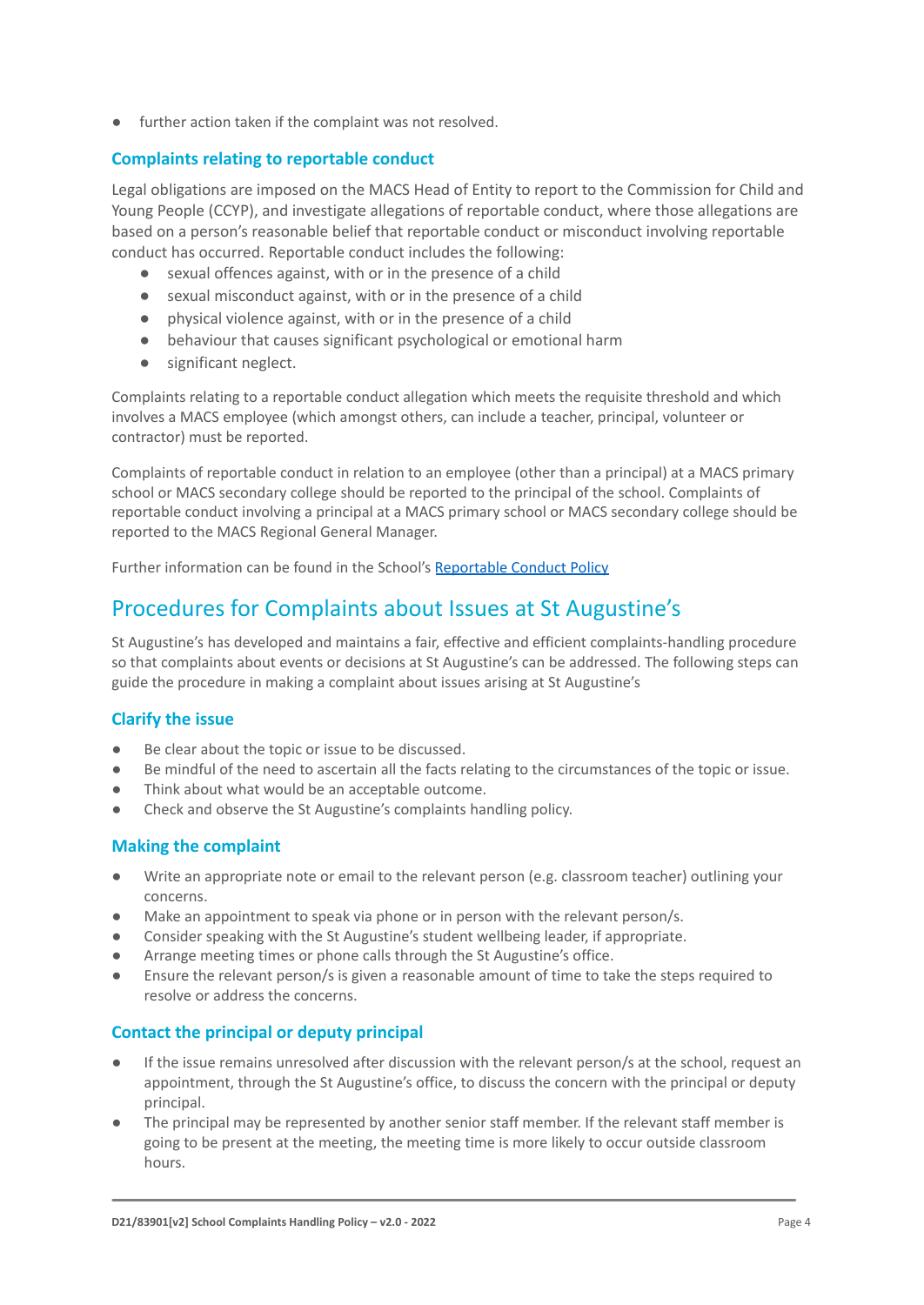## Expectations of and Information for Parents/Guardians/Carers

In making a complaint, St Augustine's requests and expects that the complainant will:

- raise the concern or complaint as soon as possible after the issue has arisen
- communicate and respond in ways that are constructive, fair and respectful
- provide complete and factual information about the concern or complaint
- observe confidentiality and a respect for sensitive issues
- act in good faith to achieve an outcome acceptable to all parties
- have realistic and reasonable expectations about possible outcomes/remedies.

If your concern/complaint relates to your treatment or your child's treatment by another student, students or family member while at St Augustine's, we expect that you will refer your complaint directly to the school, via your child's class teacher, deputy principal or principal. Under no circumstances should you approach another student in the care of the school to discuss the issue or chastise them. Direct contact with parents to resolve the matter is also discouraged if the complaint pertains to issues or incidents that have arisen at the school.

Parents/guardians/carers making complaints are to be respectful, confidential and courteous. Parents/guardians/carers who are unreasonable, threatening or discourteous can expect their discussions with the principal to be terminated until such time as an alternative discussion time is arranged by the school.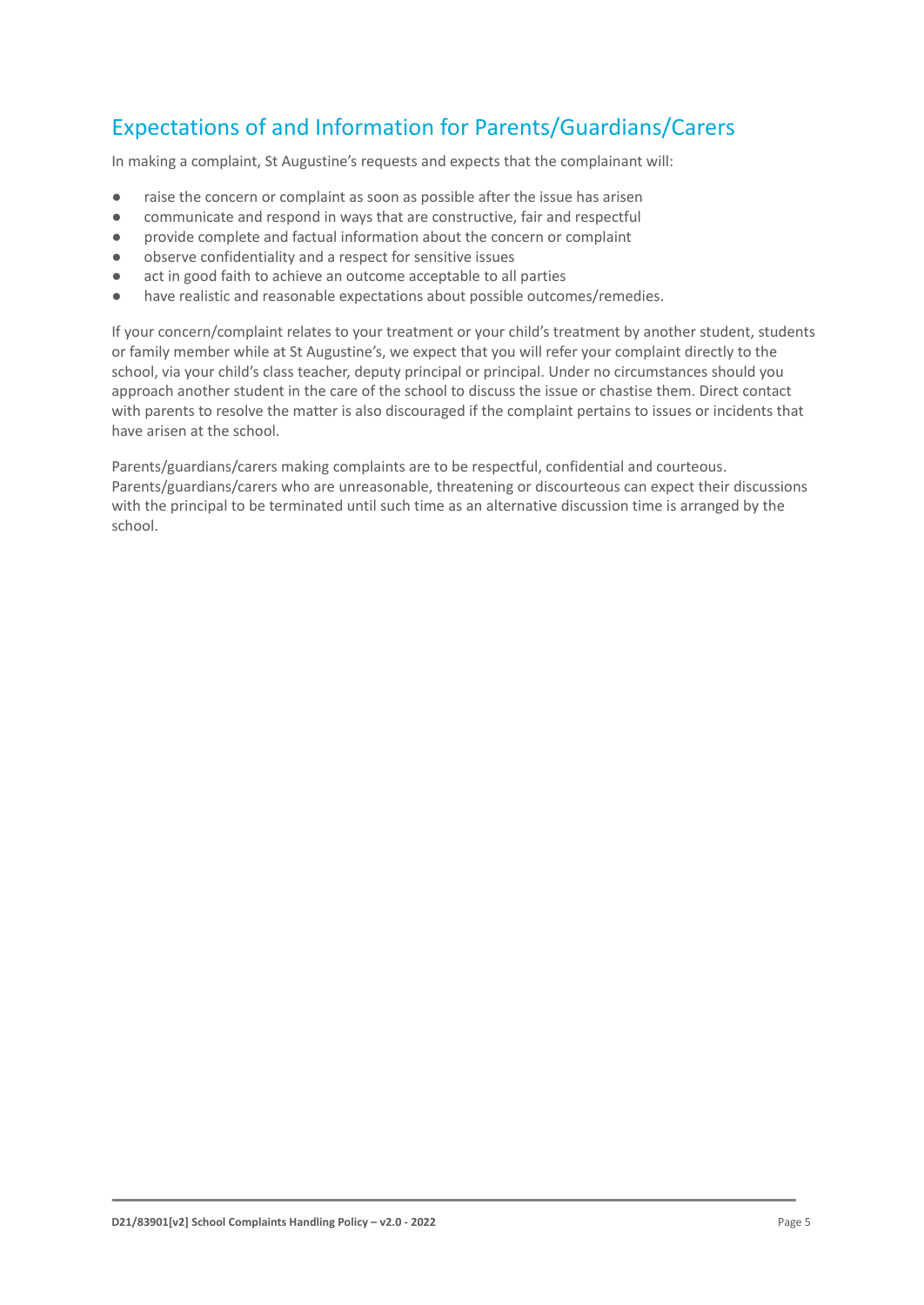# Process for Dealing with Complaints

The school will record the details of all complaints including the name and contact details of the persons making the complaint. The school will then refer the complaint to the most appropriate person to undertake an inquiry. There will be many occasions that this will be someone other than the principal. The staff member conducting the inquiry may conduct a preliminary inquiry or communicate with the parent to discuss the matter further.

If the scope of the inquiry is beyond the capacity or jurisdiction of the school, the matter will be referred to the MACS Regional General Manager and the parent/guardian/carer will be informed of the referral.

Parents/guardians/carers discussing complaints with the principal may be accompanied by a support person. The support person can be a family member, a friend or a professional with knowledge of the student. Any person acting in a professional capacity on behalf of the parents/guardians/carers must provide their occupational details and full name prior to the meeting being held. It is at the principal's discretion if an external professional is a participating member of any school meeting. The support person may encourage and facilitate sharing of parent/guardian/carer knowledge, perception and issues. The support person should support a positive working relationship between all parties. The support person does not speak on behalf of parents/guardians/carers when discussing complaints with the principal.

Any inquiry conducted by the school will be done so in a timely, efficient and confidential manner, ensuring the fair principles on natural justice are applied for all. Parents/guardians/carers will be provided with an anticipated timeframe for a resolution. The staff member conducting the inquiry will record the details of the inquiry.

Privacy laws may prohibit information being provided to the complainant of any specific action that has been taken in relation to individuals about whom the complaint has been raised.

The school will ensure that all records are maintained in accordance with its obligations under the [Public](https://prov.vic.gov.au/recordkeeping-government/standards-framework) [Record Office Victoria Recordkeeping Standards.](https://prov.vic.gov.au/recordkeeping-government/standards-framework)

### Outcomes of Complaints

Outcomes of complaints and grievances can include the following:

- an apology either verbal or written
- mediation with an internal or external mediator
- an official warning
- disciplinary action
- a behavioural contract (in the case of a student)
- pastoral or spiritual care
- an understanding that the behaviour will not be repeated
- a change in policy or procedure.

### Complaint Escalation

If the matter cannot be resolved at the school level, or if the complaint is about the principal of St Augustine's, complainants may contact the relevant MACS Regional Office. Alternatively, parents/guardians/carers may lodge a complaint online at [www.macs.vic.edu.au/Contact-Us/Complaints.aspx.](http://www.macs.vic.edu.au/Contact-Us/Complaints.aspx)

When a complaint is serious or the complaint is not resolved after the involvement of the MACS Regional General Manager, it may be referred to the MACS Executive Director for review.

If the complaint is unable to be resolved to the satisfaction of the complainant, but the matter is however finalised, the complainant has the right to seek alternative independent or other advice, or contact other